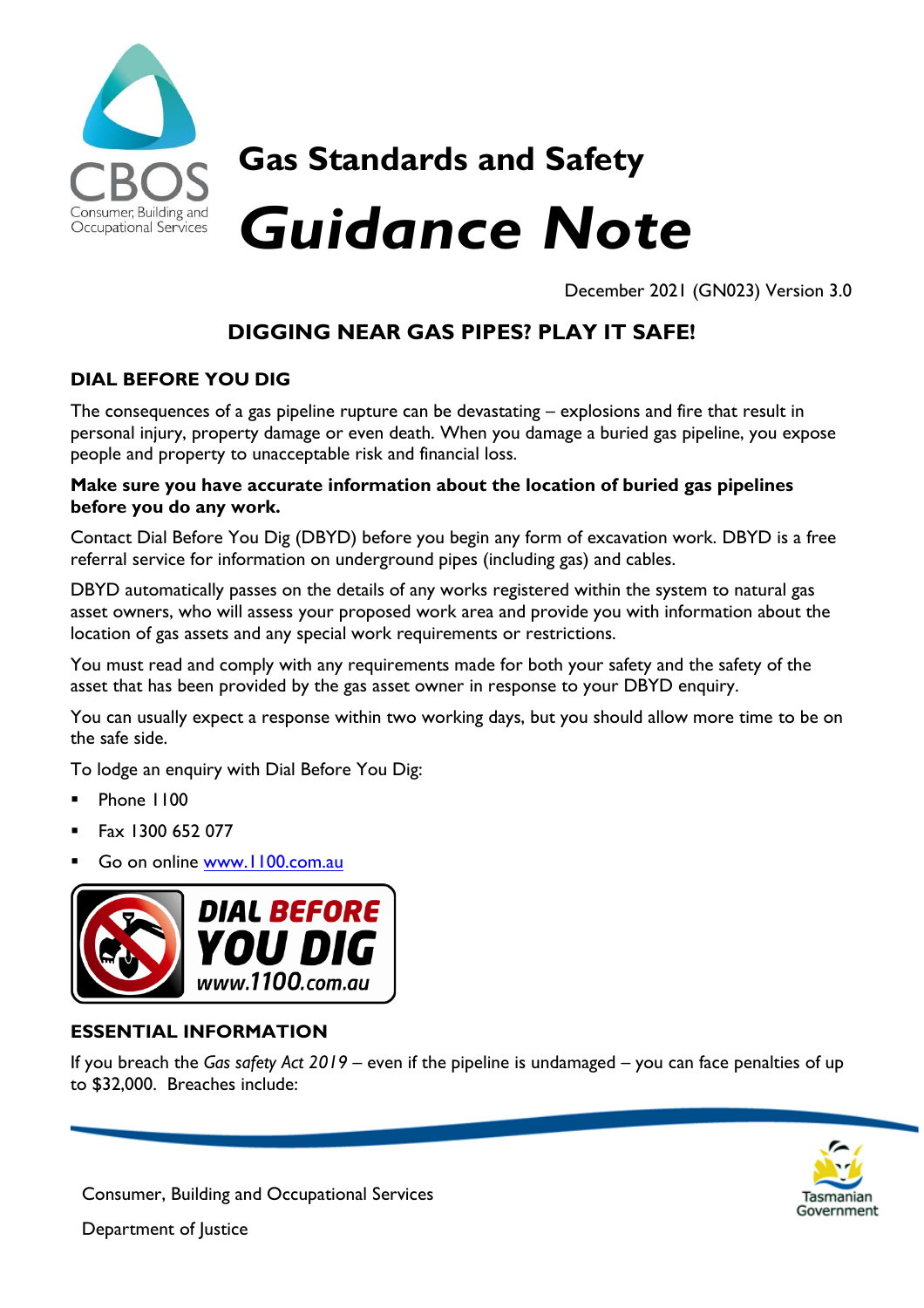- Unauthorised excavation, boring and earthwork of any type within the easement granted for the pipeline or 1 metre of a pipeline (excluding hand excavation or agricultural activities such as ploughing or cultivation to a depth not exceeding 300 millimetres).
- Not complying with reasonable requirements made by the pipeline operator for the protection of the pipeline or the safety of people or property.
- Interfering with the pipeline's operating and maintenance activities, with activities such as building fences, planting trees, installing dams, roads and services like water lines, communications cables and underground power without consulting with the transmission pipeline operator.
- Damage or interference with the distribution pipeline without proper authority.

Note; the breaches above can be attributed to the person undertaking the actual works and the person instructing that the works be undertaken.

#### **IMPORTANT INFORMATION**

- It is essential that you report any accidental damage to gas pipelines immediately. This applies even in cases where only the pipeline coating or surface appears to be scratched. Superficial damage can weaken the pipeline and has the potential of future failure.
- If you need to do urgent excavation work near gas pipelines (maybe an emergency or incident response) then you should contact the asset operator before you begin.
- Gas pipelines are often installed using trenchless methods such as Horizontal Directional Drilling. Take extra care excavating near pipes installed this way as the normal methods for locating pipes may not be accurate. Usual signs that pipes have been laid such as pavement repair, backfill material and warning tape will not be visible. It's essential that you understand any drill logs and that you also 'prove' the location of gas pipes by hand excavation (potholing).
- If you notice any signs of a leak near a gas pipeline, immediately:
	- o remove and/or switch off all ignition sources except diesel fuelled plant and equipment, extinguish cigarettes and naked flames, turn off petrol and electrical motors, remove mobile phones and battery operated equipment
	- o evacuate the immediate area by foot
	- o call Emergency Services (Fire) on 000
	- o call the asset operator emergency phone number.
- Signs of a gas leak can include:
	- o an unusual smell
	- o a blowing or hissing sound, or dust blowing from hole in ground
	- o continuous bubbling in wet or flooded areas.